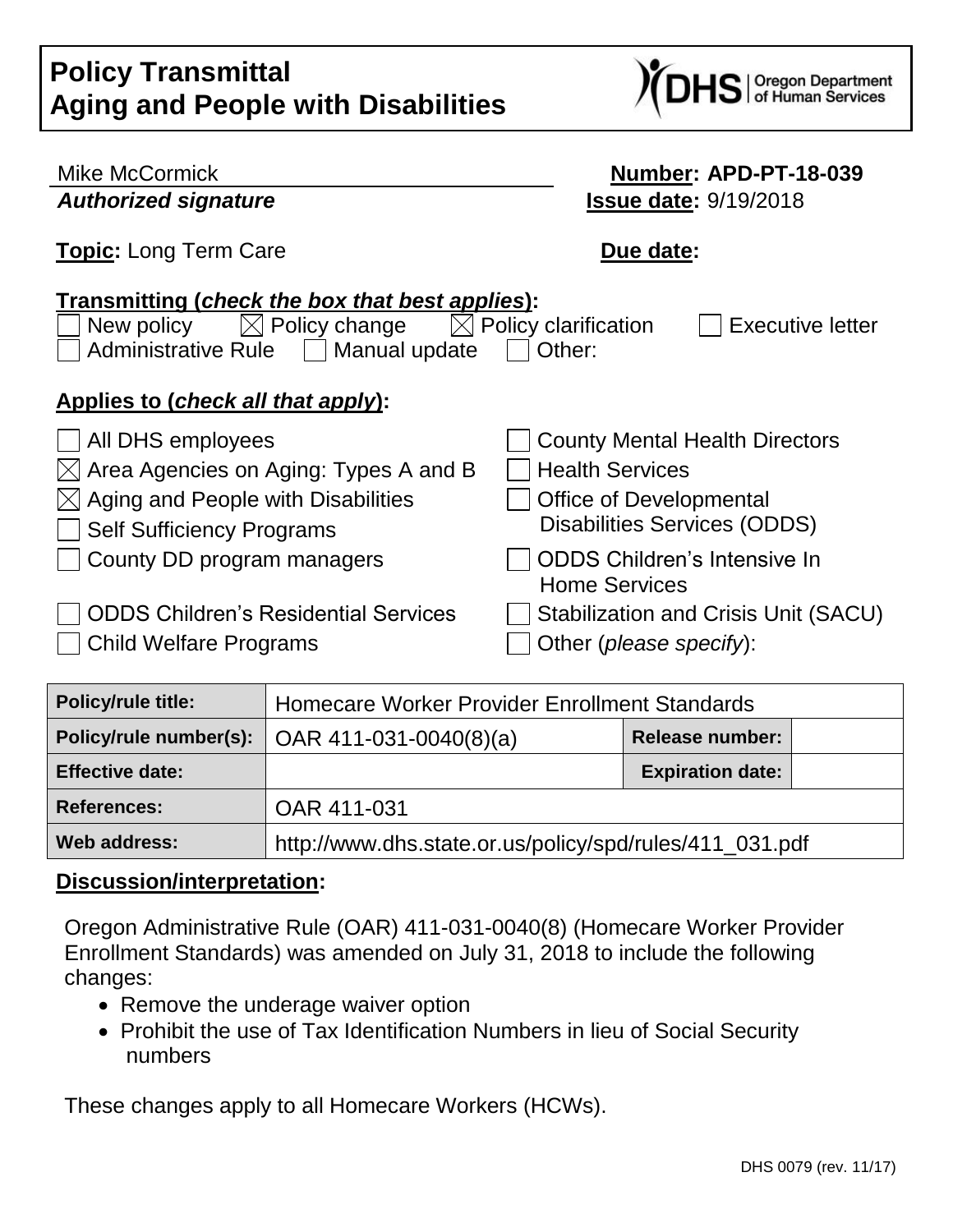### Removal of the underage waiver option

APD will no longer consider waivers for prospective HCWs under the age of 18. If an applicant requests an underage waiver, APD/AAA staff should advise the requesting person that HCWs must be 18 to become enrolled providers. If an applicant does not meet the standards of enrollment outlined in OAR 411-031- 0040(8)(a), the application will not be processed. There are no appeal or hearing rights for applicants who don't meet enrollment standards.

# Removal of the use of Tax Identification number in lieu of Social Security numbers

Applicants pursuing provider enrollment as a HCW must have a Social Security number that matches their legal name. APD will not consider Tax Identification Numbers (TIN) sufficient for Provider enrollment. If the applicant cannot demonstrate that they possess a valid Social Security number that matches their legal name, their application will not be processed. The applicant does not have hearing rights in this matter.

## The current HCW provider enrollment standards are as follows:

## ENROLLMENT STANDARDS.

A HCW must meet all of the following standards to be enrolled with the Department's Consumer-Employed Provider Program and may not work or claim payment for services unless they meet the following criteria:

- (A) Maintain a drug-free workplace.
- (B) Complete background check as described in OAR 407-007-0200 to 407- 007-0370 with an outcome of approved or approved with restrictions. The Department or AAA may allow a HCW to work on a preliminary basis in accordance with OAR 407-007-0315 if the HCW meets the other provider enrollment standards described in this section of rule.
- (C) Demonstrate the skills, knowledge and ability to perform, or to learn to perform the required work.
- (D) Possess current U.S. employment authorization that has been verified by the Department or AAA.
- (E) Be 18 years of age or older.
- (F) Complete an orientation described in section (8)(e) of this rule.